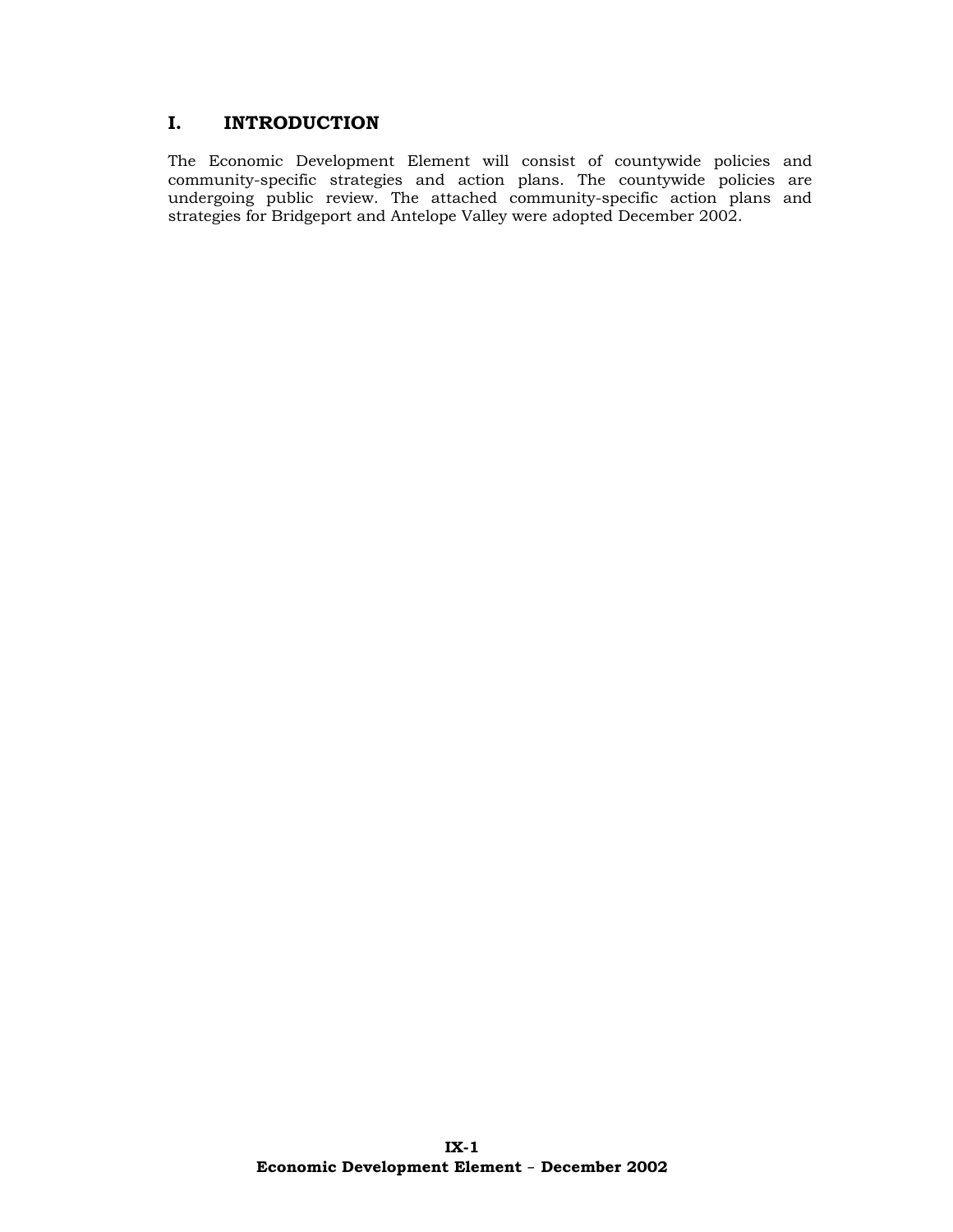# **ANTELOPE VALLEY COMMUNITY ACTION PLAN**

### **.010 Introduction**

A series of meetings was held throughout Mono County in the summer of 1999 to identify a list of community-based needs and goals. These studies, conducted by Mono County and facilitated by the consulting firm of Nelson/Nygaard Consulting Associates of San Francisco, sought to solicit input from residents and business owners concerning the future of their communities.

The Antelope Valley region of Mono County, one of the communities that took part in the facilitated studies, identified a variety of issues, problems, concerns and actions that would address its perceived and real needs to make the community economically successful. The study provided a blueprint for the Antelope Valley Regional Planning Advisory Committee (RPAC), the Mono County Collaborative Planning Team, and Mono County staff to develop a comprehensive Community Action Plan to implement and sustain the goals and objectives of the community.

In the fall of 2000, the United States Forest Service (USFS), Humboldt-Toiyabe National Forest, provided a grant of nearly \$5,000 to help produce the Community Action Plan. The plan would establish a blueprint for future grant funding related to economic and community development in the region.

The following goals articulate the major milestones that must be accomplished to support the envisioned future of the Antelope Valley. Each goal has objectives that need to be accomplished incrementally or in concert in order for the goal to be reached.

This action plan is a living document. It will be modified as goals are reached, new needs are identified, or contingencies preclude the accomplishment of goals or objectives.

### **.020 Issues**

- A. The Antelope Valley region of northern Mono County is rural in nature, and is comprised of the communities of Walker, Coleville and Topaz. The economy of the area is dependent upon tourism and agriculture. Recreational opportunities abound, but have not been well publicized in the past. Those opportunities include fishing, hunting, camping, river rafting and kayaking, hiking, biking and sightseeing. The Antelope Valley is a predominantly summer-oriented destination as those activities would suggest, but opportunities for year-round recreational activities should be considered. Additional fish stocking, and a request to extend the fishing season have been recommended.
- B. While opportunities exist to expand Antelope Valley's recreational amenities, the community has repeatedly pointed out that it does not want to jeopardize the area's rich rural and agricultural legacy in the name of economic and community development. Open space is a priority in the community, and it has been made clear that any plan that is developed would take that priority into consideration.
- C. Antelope Valley, as a small mountain resort area, has an economy dependent upon tourism dollars, and subsequently, provides relatively low-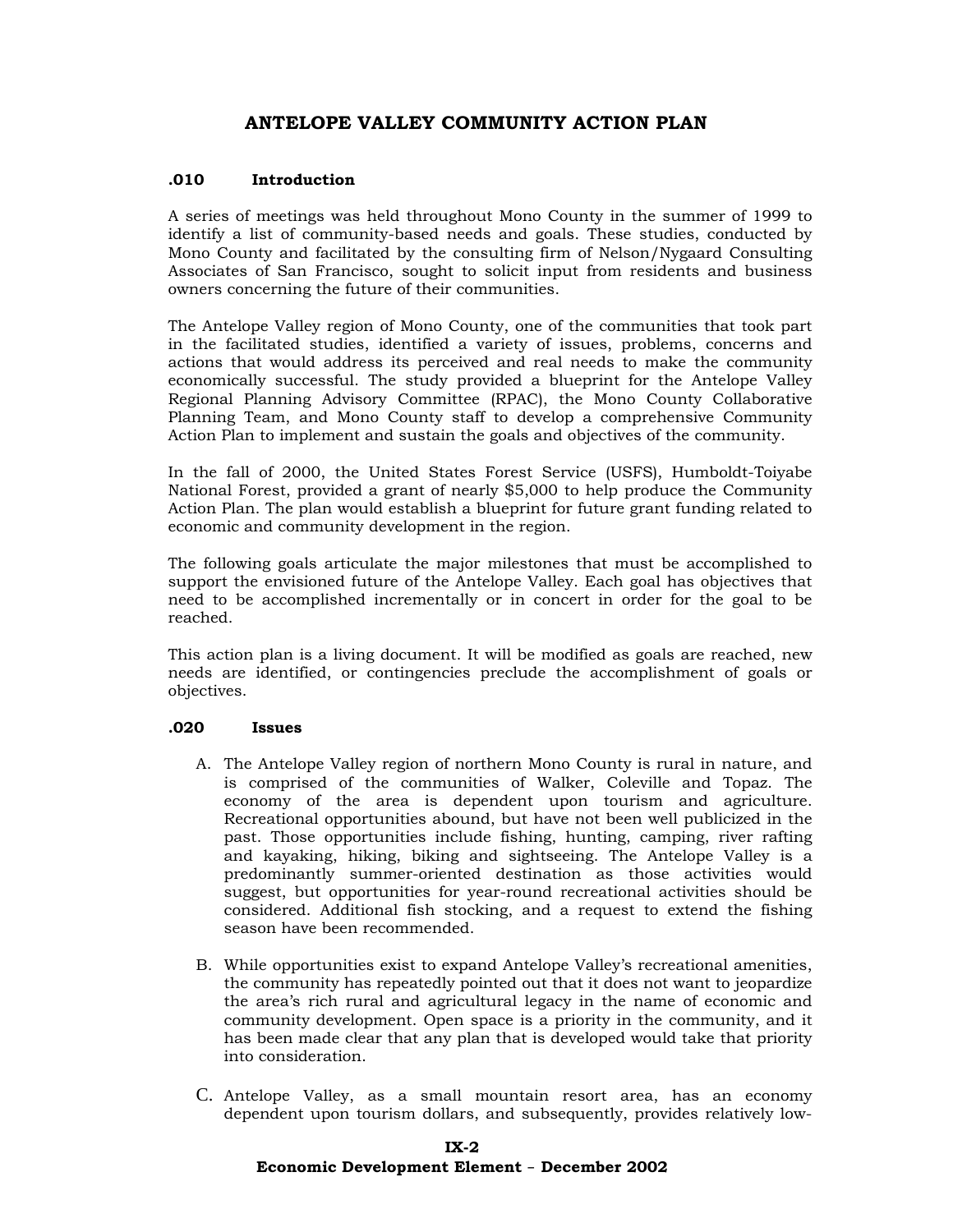paying service industry jobs. Many of the residents commute across the border into Nevada to seek employment in Douglas County. Most residents do their shopping in Douglas County. Bridgeport, the county seat of Mono, also receives a large number of its workforce from the Antelope Valley area.

- D. Enhancing the Valley's economic foundation will depend on expanding and improving tourist-oriented recreational facilities and accommodations. After the devastating flood of 1997, one major campground in the Walker River Canyon that operated at full or near-full capacity was destroyed and was turned into a day-use area. There are two other USFS-run campgrounds in the Walker Canyon, one of which does not operate at full capacity due to the lack of river camping. The loss of the campground is perceived as a major detriment to the economic success of the Antelope Valley area. Recently, the USFS has agreed to conduct a "test case" allowing visitors to extend their stay in campgrounds from the traditional 14 days, to 30 days.
- E. After the flood of 1997, Mono County purchased private property along the Walker River. Currently, discussions are being held concerning appropriate use of this property. The community has identified several recreational uses of this property including handicapped fishing access areas, campground facilities, interpretive sites describing the natural environment, and others.
- F. Antelope Valley does not have a Visitor/Tourist Center. The nearest center is located at the Bridgeport Ranger District offices near the town of Bridgeport, 45 minutes south of Walker. Another visitor center is located near Lee Vining, more than an hour south. Neither of these centers really addresses the needs of the Antelope Valley area. There are two Scenic Byway Kiosks in the area, one near the junction of Highway 395 and State Route 89, near the Nevada border. The other is located in Walker Canyon, adjacent to the river. This is a day-use-only picnic area. Restrooms are available at each of these locations, and interpretive displays describe aspects of the Antelope Valley environment.[1](#page-2-0) The community would like to see more restroom facilities in the area, and improved maintenance of existing facilities.
- G. The community's prime interest is maintaining large lots and limiting the subdivision of existing lots. The land policy within the Mono County General Plan is to "provide for limited development that is compatible with natural constraints and the Valley's scenic qualities" and to "retain the existing privately held land base in the Antelope Valley." Because much of the land in the Antelope Valley is privately owned, there are few concerns about land swaps within the USFS and Bureau of Land Management (BLM). Nearby public lands may provide potential opportunities for strengthening the economic base of the community.
- H. Communication, or lack of communication, has been an ongoing frustration in the community. Recently, the Sierra Scoop has provided information in the region, but is published monthly, making it sometimes difficult for the publication to disseminate timely information. The Antelope Valley Information System (AVIS), a local AM transmitter, broadcasts in the area and provides community information. Also, Internet websites have been established to provide information. There is no Mono County newspaper of record distributed in the Antelope Valley. This makes it difficult for residents to keep abreast of the goings-on in the rest of the county. A new publication,

<span id="page-2-0"></span><sup>&</sup>lt;u>.</u> <sup>1</sup> Nelson/Nygaard Facilitated Planning Process Final Report, October 2000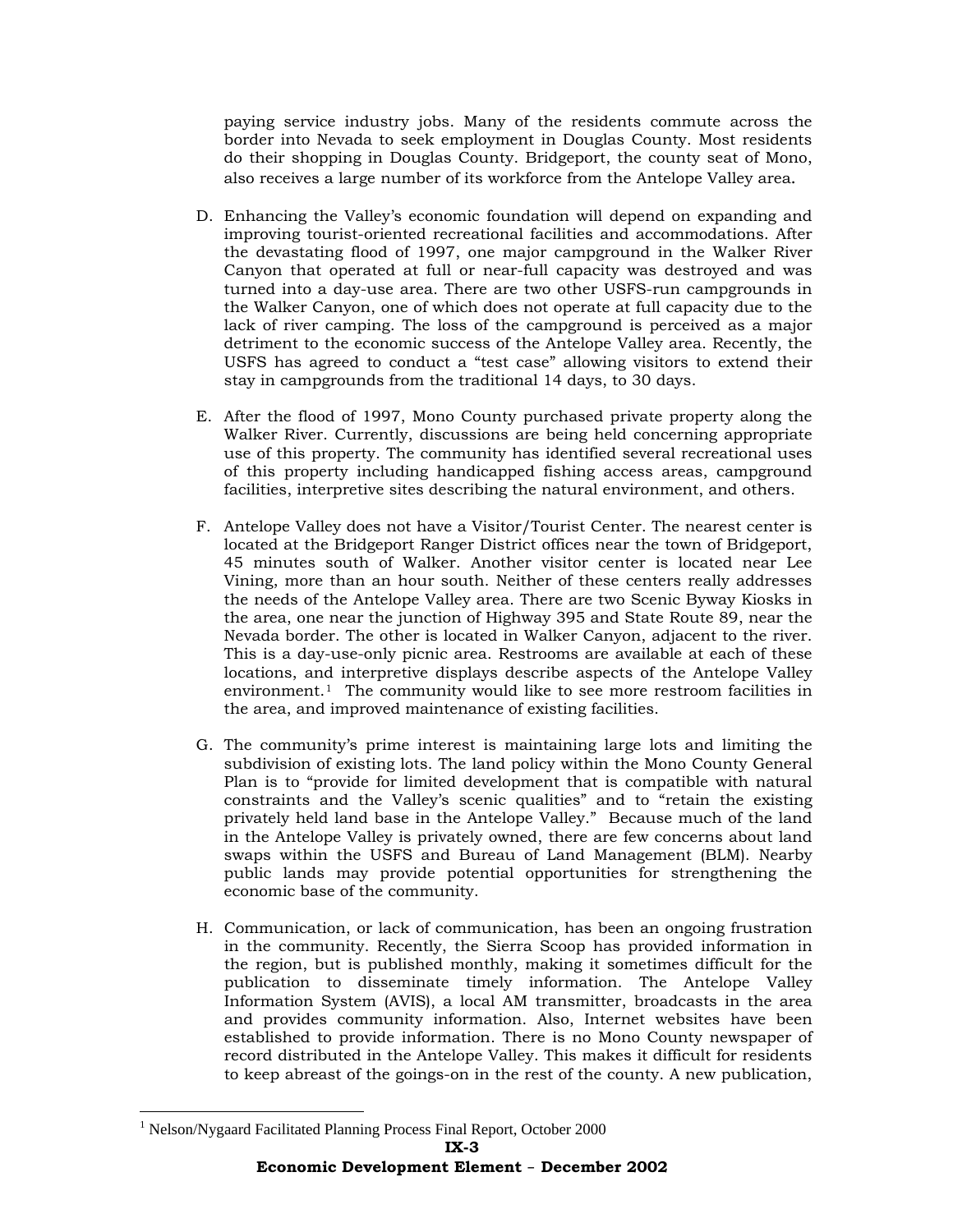the Northern Voice, is also being published monthly, and contains county news.

- I. Developing a sense of community has been identified as a priority in the Antelope Valley. To that end, the community has formed the Northern Mono County Chamber of Commerce, including an information phone number. It has also produced a brochure featuring a map and information about the area.
- J. Student and youth programs are vital to the sustainability of the area as a family-oriented community.
- K. Crime control has become a priority in the region. Community members have established a Neighborhood Watch program.
- L. Maintaining and enhancing local community services, most notably retaining paramedic services, are a priority in the Antelope Valley region.
- M. Transportation concerns center around U.S. Highway 395, which has a tremendous impact on the communities of the Antelope Valley. The highway is a vital connection between Walker, Coleville and Topaz, as well as to the rest of the county and to Nevada. The community wants to maintain the Scenic Highway designation it enjoys, but wants to explore ways to slow down traffic, including traffic-calming measures. These measures would need to be implemented with the support of the California Department of Transportation (Caltrans). Such measures would also need to address snow removal issues, maintain highway capacity and allow for the safe and efficient movement of freight and other vehicles along this key artery.
- N. Related transportation issues include public information concerning road closures affecting traffic in the area. It has been suggested that the existing traffic information sign now located near the California Nevada border near Topaz Lake be moved farther south, near the mouth of Walker Canyon. This would, as suggested, enable visitors and residents to be better informed about road conditions and allow traveling motorists to stop in Antelope Valley for supplies or an overnight stay. Currently, motorists may be unaware that services are available in the Walker area.<sup>[2](#page-3-0)</sup>

1

<span id="page-3-0"></span><sup>&</sup>lt;sup>2</sup> Nelson/Nygaard, October 2000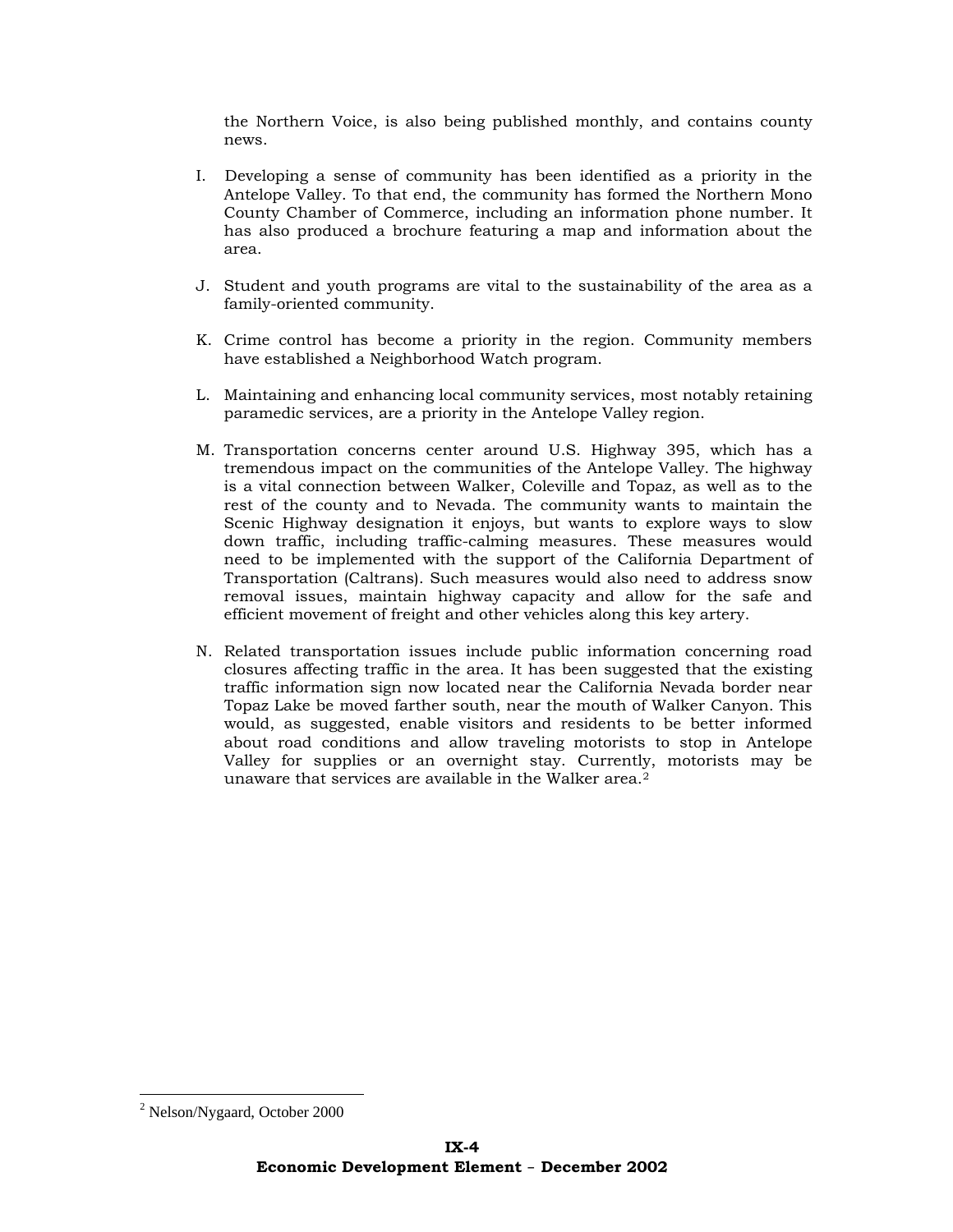#### **.030 POLICIES**

#### **GOAL**

**Expand and strengthen Antelope Valley's tourism-oriented economy by stimulating the development of increased recreational facilities and attracting and retaining a diversity of businesses, while protecting the area's scenic, agricultural and natural resource values.** 

#### **OBJECTIVE A**

Expand and diversify Antelope Valley's tourist base to provide for the needs of multiple user groups, while maintaining the valley's character and protecting its scenic and natural resources.

**Policy 1:** Outdoor recreation programs should utilize the valley's natural scenic resources by focusing on, to the extent practical, the valley's unique attributes such as the Walker River, hiking and biking trails, scenic beauty, and open-space areas. New recreational activities should provide experiences not found in metropolitan areas.

Action 1.1: The Antelope Valley community should work with the USFS, BLM and Mono County in a joint effort to expand camping and recreational facilities in the valley, especially near the Walker River.

Action 1.2: The Antelope Valley Community should form a Northern Mono County Chamber of Commerce and, working in conjunction with the Mono County Tourism Commission, and Mono County Economic Development, expand its marketing and job creation efforts.

Action 1.3: The community should work closely with existing visitor centers in the region, expanding its distribution of literature and information about the Antelope Valley area.

Action 1.4: The community should work with USFS, BLM, Caltrans, Mono County and the Native American community, among others, to create its own visitor information facility in order to retain visitors to the region.

**Policy 2** Encourage local agencies to create and expand campgrounds and other recreational facilities.

Action 2.1 Work with Mono County to create recreational access to the Walker River on county-owned property.

Action 2.2 Work with the USFS to extend the limit on campground stays.

Action 2.3 Work with the USFS and Mono County to provide handicapped access to fishing, sightseeing, photographic and other recreational opportunities.

**Policy 3:** Expand and protect fishing opportunities in the Antelope Valley area.

Action 3.1: Work with the California Department of Fish and Game (DFG), the BLM, the U.S. Fish and Wildlife Service, and other agencies and private

#### **Economic Development Element** – **December 2002**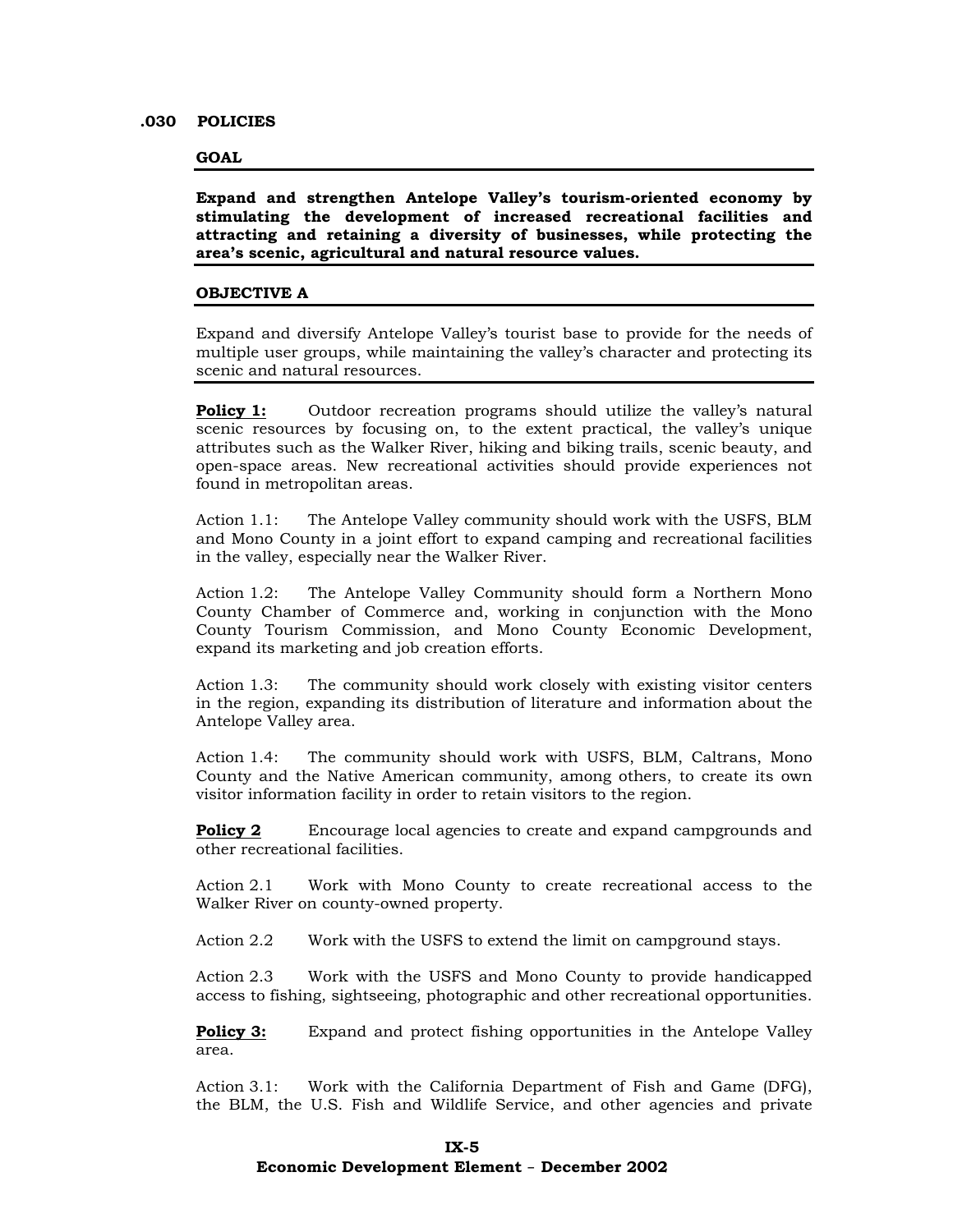organizations to ensure the fisheries in the Antelope Valley area are protected and maintained for the health and vitality of the economy of the area.

Action 3.2: Expand, through the DFG, and private businesses based in Mono County, responsible and compatible, fish stocking in the area.

Action 3.3: Work with local landowners and the DFG to provide access to fishing opportunities.

Action 3.4: Work to develop fishing education programs aimed at youth and newcomers to the fishing experience.

#### **GOAL**

**Maintain and enhance the existing quality of life within the community with regard to community services and recreational opportunities.** 

#### **OBJECTIVE B**

Maintain existing health and safety services within the Antelope Valley.

**Policy 1:** Ensure paramedic, fire protection, and public safety services are maintained and supported in the Antelope Valley area.

Action 1.1: Work with Mono County, the USFS, the BLM, the United States Marine Corps and other agencies to ensure health and safety protection is available in a timely manner.

Action 1.2: Work with and provide support for the partnership with the Toiyabe Indian Health Project medical services clinic.

Action 1.3: Work with local law enforcement to create and maintain a Neighborhood Watch Program.

#### **GOAL**

**Develop a sense of community in the Antelope Valley region by limiting development and preserving the area's rural environment, and seek new employment opportunities for the area's residents** 

#### **OBJECTIVE C**

Through collaborative efforts with Mono County through its General Plan updating process, the Eastern Sierra Unified School District, Mono County Social Services, and other agencies maintain Antelope Valley's rural nature while expanding its economic and educational base.

**Policy 1:** Keep the rural environment by maintaining large lots and keeping the rural design of the community.

Action 1.1: Work with Mono County Community Development Department to ensure development is "clustered" in the Antelope Valley area.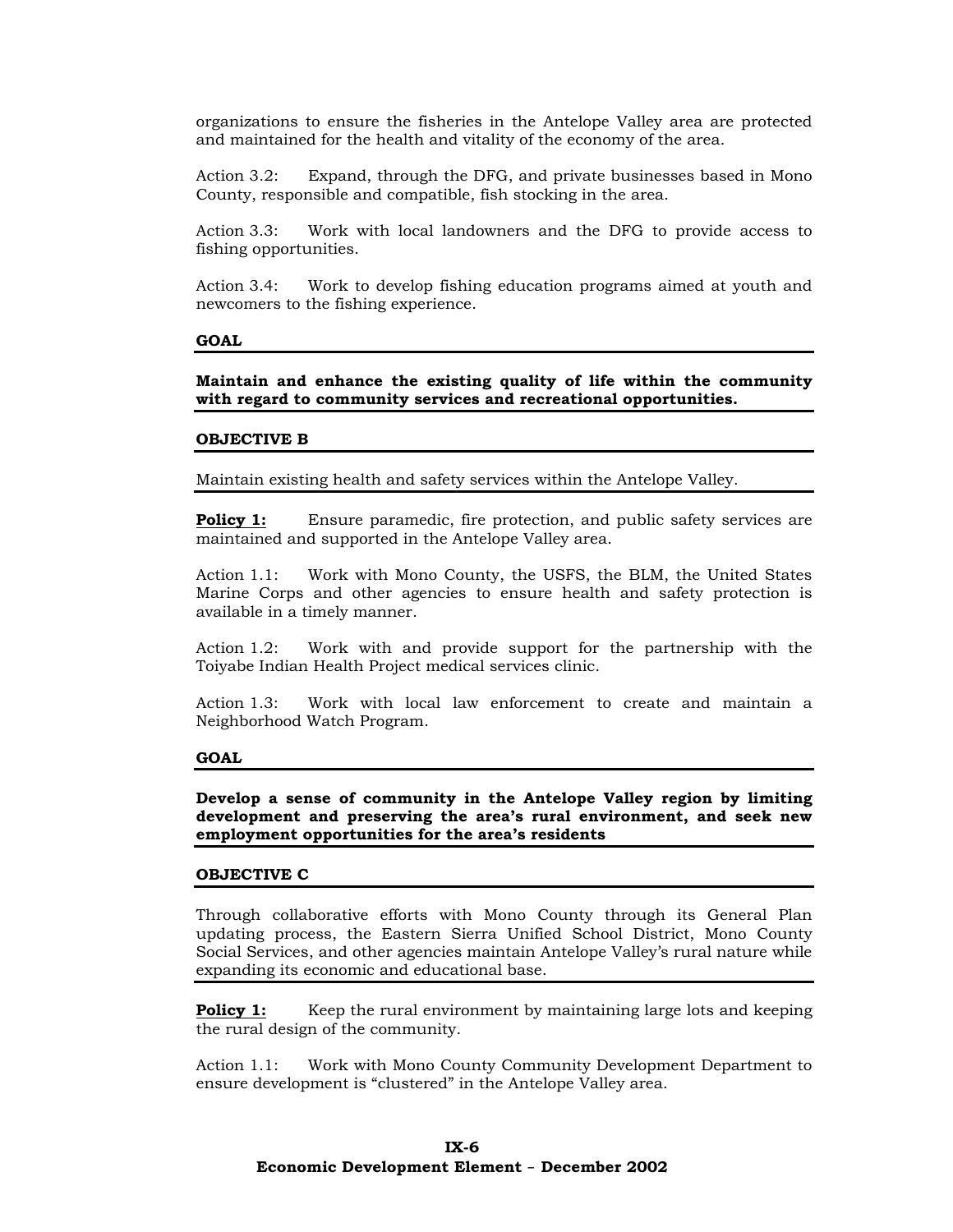Action 1.2: Work with the USFS and BLM to ensure protection of the land while encouraging new opportunities for recreational uses.

Action 1.3: Open new channels of communication with the BLM and USFS by working more closely with representatives and knowing whom to contact as the first line of communication for land use and recreation decisions.

**Policy 2:** Maintain a "family" atmosphere, keeping the communities of Antelope Valley a good place to raise families.

Action 2.1: Find new recreational opportunities for youth, such as a yearround youth center and programs, a skateboard park and/or public swimming pool.

Action 2.2: Seek new employment opportunities for young people.

Action 2.3: Encourage development that is welcoming for families.

#### **GOAL**

**Preserve and enhance community character through transportation infrastructure and information improvements**.

#### **OBJECTIVE D**

While recognizing its role as a vital transportation link to and through the Antelope Valley, maintain and promote its Scenic Highway designation and explore ways to slow traffic to create more visitor interest in the community.

**Policy 1:** Highway 395 serves as a main thoroughfare through the Antelope Valley and a main street. A balance should be maintained.

Action 1.1: Aggressively work with the California Department of Transportation (Caltrans) and Mono County to create traffic-calming measures.

Action 1.2: Work with Caltrans and Mono County to create and maintain rest stops and turnouts in the Antelope Valley area, especially in the community of Walker.

**Policy 2:** Road and traveler information should be expanded in the Antelope Valley area.

Action 2.1 Encourage Caltrans to relocate its traffic information sign to the mouth of Walker Canyon, just south of the community of Walker.

Action 2.3 Work with Mono County, Caltrans and the Coalition for Unified Recreation in the Sierra (CURES), to increase informational signage in the area.

Action 2.3 Work to include information about Antelope Valley on road maps produced both locally and regionally.

**Policy 3:** Encourage the earliest opening and latest closing, weather and safety conditions permitting, of Tioga, Sonora and Monitor passes.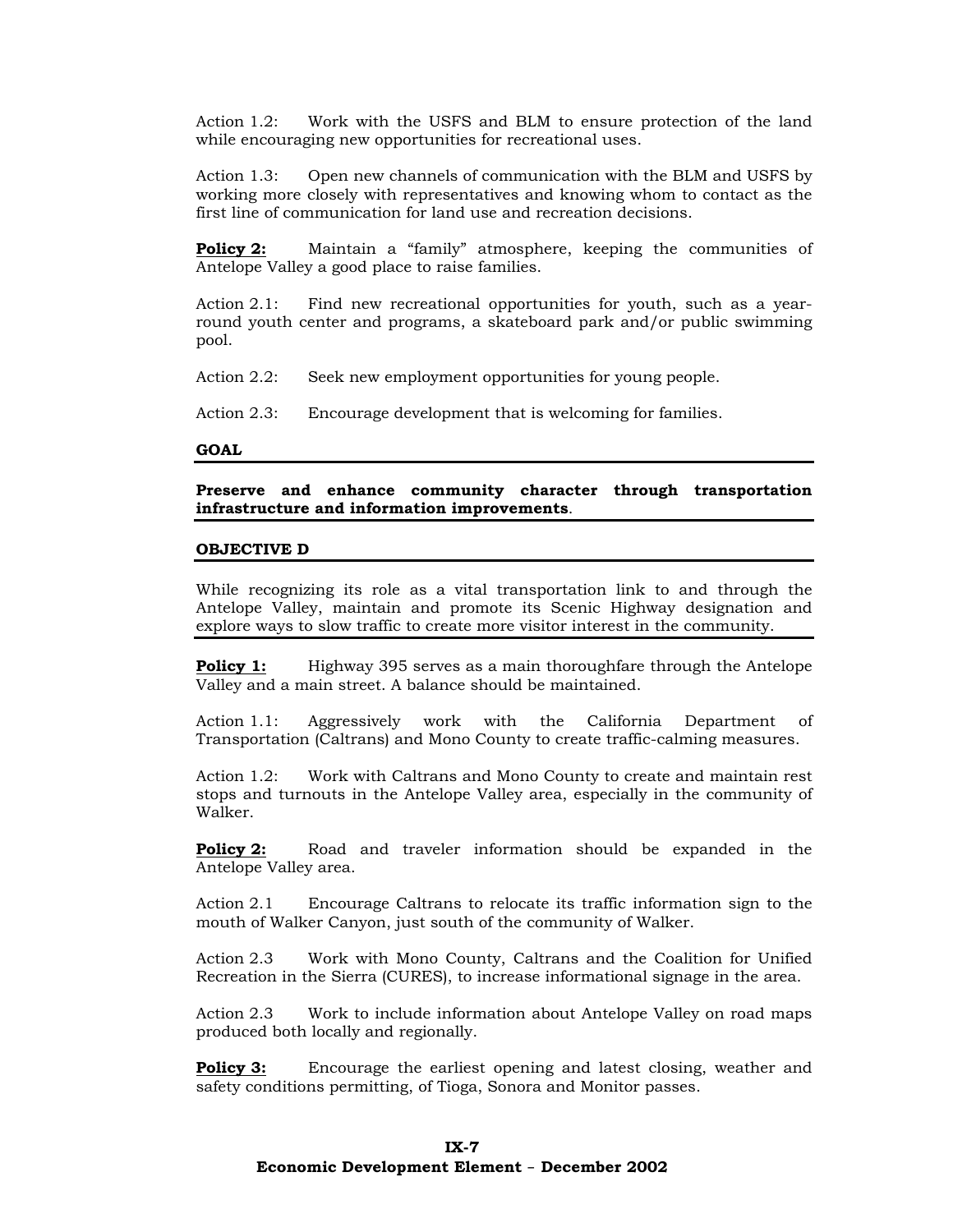Action 3.1: Work with other Mono County and westside communities to help lobby for the expedient opening of the passes.

Action 3.2: Work with Caltrans, the National Park Service and other agencies to promote the opening of the passes to encourage visitation to the Antelope Valley region.

## **OBJECTIVE E**

## **Improve communications in the Antelope Valley**

**Policy 1:** Promote efforts to expand existing media in the region and support efforts to encourage more interest from outside media organizations.

Action 1.1: Work with the Eastern Sierra Times newspaper to expand its news coverage and distribution to the Antelope Valley area.

Action 1.2: Support through advertising, news releases and public announcements, the Sierra Scoop, the Northern Voice and AVIS radio.

Action 1.3: Seek grants for enhanced communications efforts in the Antelope Valley.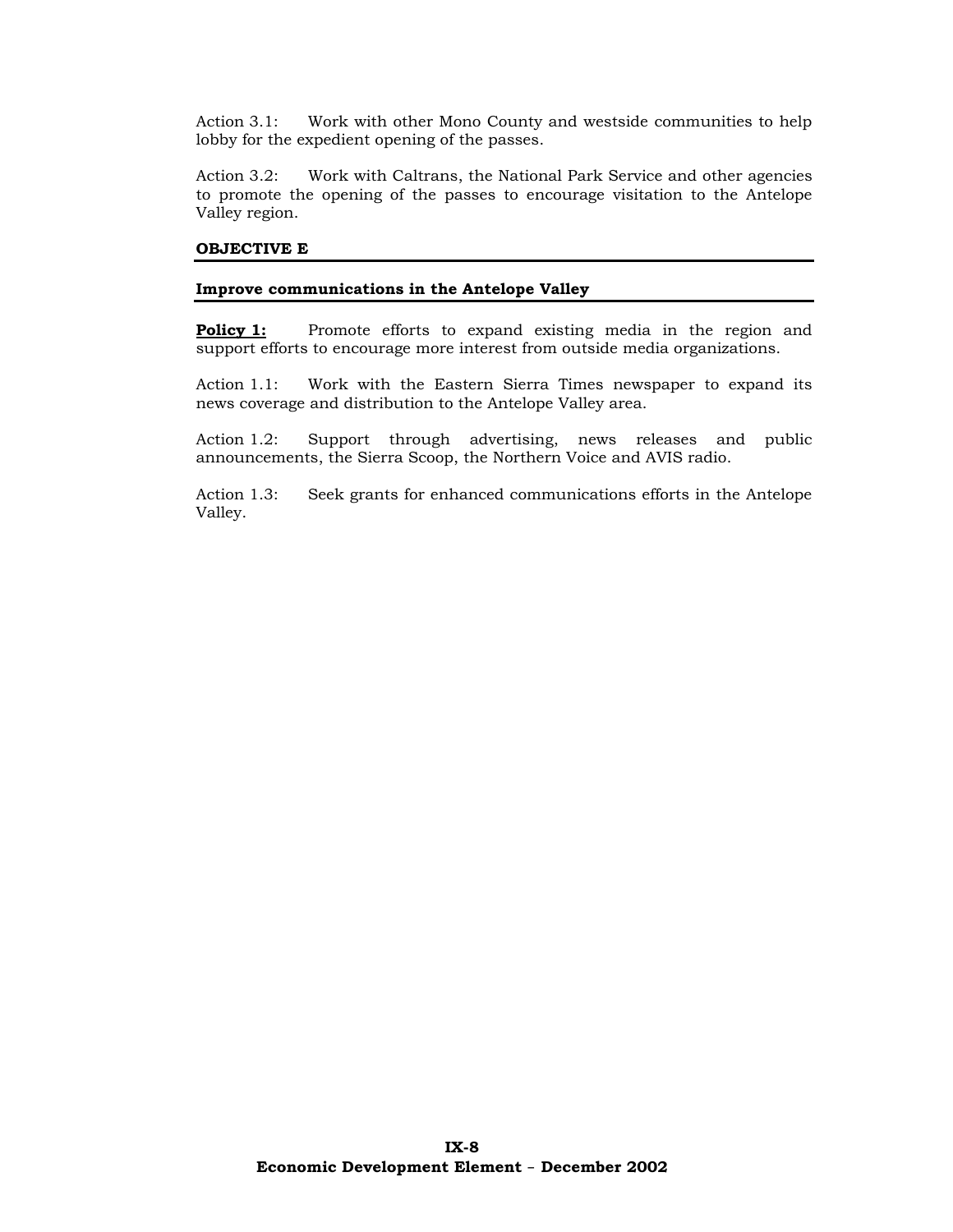# **BRIDGEPORT DEVELOPMENT PLAN**

# **.010 Introduction**.

In the summer of 2002, the Bridgeport Development Corporation was formed to address economic development issues in Bridgeport and the northern regions of Mono County. The corporation drafted an economic development strategy in July 2002. That strategy was presented to the Community Development Department for review and submittal to the Mono County Planning Commission.

In September 2002, the corporation, aided by funding from the Community Development Department, enlisted the services of the California Association for Local Economic Development (CALED) to review the strategy and make recommendations to the corporation and staff. CALED representatives reported the association's findings, along with recommendations, to the Mono County Board of Supervisors.

In October 2002, the Planning Commission reviewed the Bridgeport Development Corporation strategy, and in December 2002, the Board of Supervisors adopted the strategy as part of the overall Economic Development Element of the Mono County General Plan.

## **.020 Purpose**.

Mono County has prepared and approved a "Job Creation Plan" to assist in solving the problems facing the entire county. The county Community Development Department is currently preparing an economic development plan for all of Mono County. However, since Bridgeport and other northern communities are unincorporated, there is no governmental agency focusing specifically on the economic development of the Bridgeport area. Therefore, Bridgeport Development Corporation has been formed as a "nonprofit Public Benefit Corporation" to address the problem of the declining economy of the northern portion of Mono County.

### **.030 Tax Status**.

Bridgeport Development Corporation has been granted 501 C (3) tax-exempt status by the Internal Revenue Service and the California Franchise Tax Board.

# **.040 Community Support**.

It is important to this planned economic development program that the entire community support the plans, policies and proposed activities of Bridgeport Development Corporation. This report was originally prepared to solicit the endorsement of the Chamber of Commerce and the Bridgeport Regional Planning Advisory Committee, and received unanimous support and approval.

The proposed activities of the Bridgeport Development Corporation are as follows:

- 1. Financial assistance for nonprofit organizations and government agencies to:
	- A. Develop a Main Street program for the communities in the northern part of Mono County (Bridgeport, Walker, Lee Vining, June Lake). Expected result: Revitalization of main street business and increase in the area's tourism; and

# **IX-9 Economic Development Element** – **December 2002**